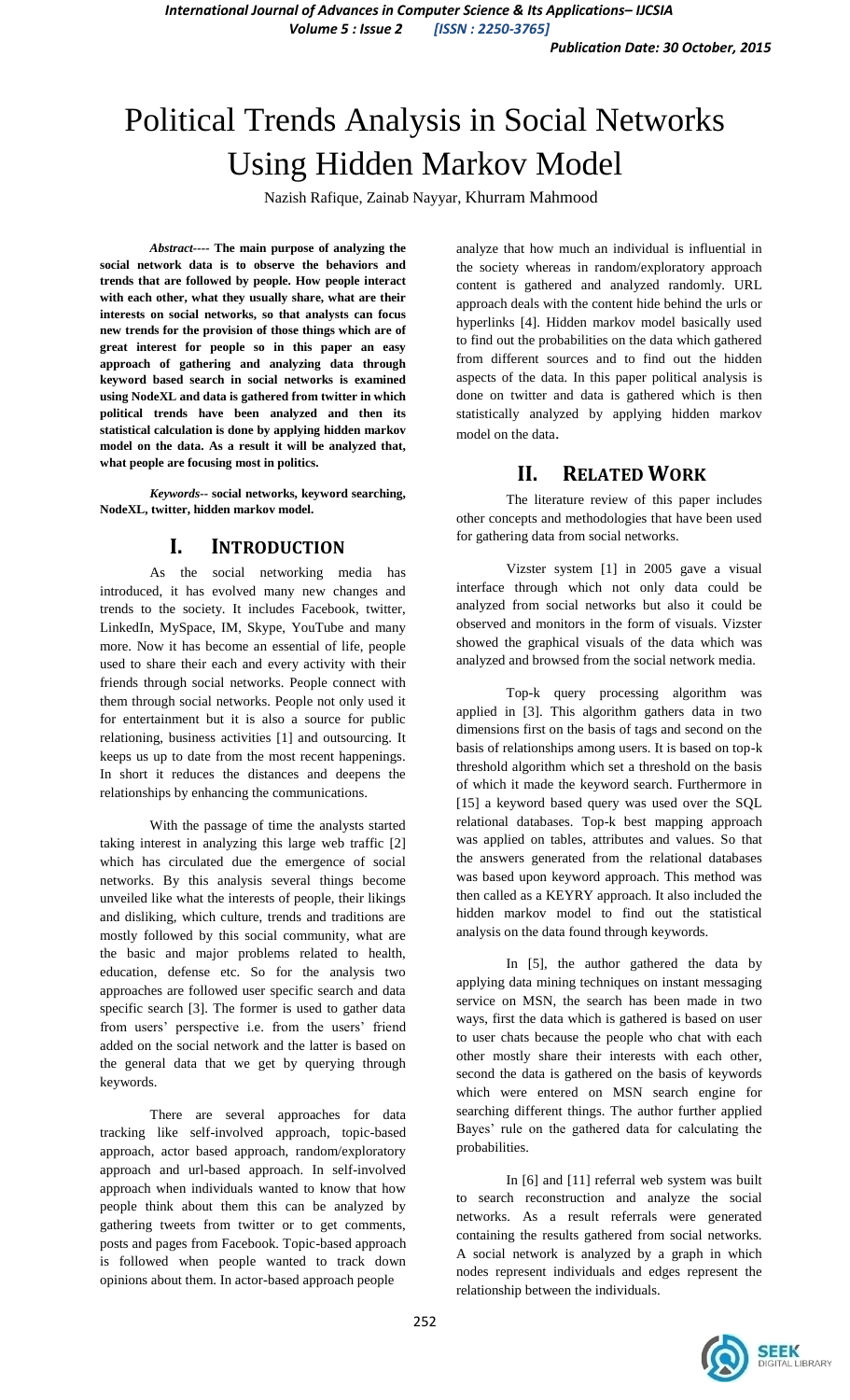Social network query language was presented in [2] [7] for querying data from social networks. This language was very similar to SQL language as it gave a complete path of data storage. Its queries syntax also resembled to that of SQL and represented data in the form of tables just like in SQL. Similarly SNQL in [12] was discussed; these query languages were designed by following the mechanism used in SQL language.

Socio spatial graphs were used in [8] because the author combined both the data gathered from frequency and social networks. GSM and GPS were used for analyzing the user location and history over the mobile network. For storing the data socio spatial network algebra was designed for querying data. Data was also stored on graph databases (Neo 4j). It was observed that data storage on relational databases created a lot of redundancies but on graph databases no redundancies were observed.

Flink system [9] was used to analyze the social networks online as it is a web based system. This system was helpful in finding the common interests, mutual friends and new friendships. Searching using Flink is made on the basis of health, education and relationships in the mentioned paper.

In [10] a twitter API was built to gather a data on the basis of keywords. There are several API's of twitter like streaming api, rest api and search api but rest api was used in that paper to get the data from twitter. Yioop search engine was also considered in that paper from which data gathered from social networks by just inserting appropriate keywords. As on Google data specifically from social networks was not readily available so the architecture of yioop is specially designed for getting data from the social networks.

In [13] and [14] the NodeXL software was used with Microsoft excel 2007, 2010 and 2013. It had an add-on feature which imports data from the social networks on the basis of given keywords.

The problem highlighted in [16] was that it was a big problem to apply individual web based search methods on collaborative web based search. So an automated technique named hidden markov model was used to apply collaborative searches on linear or temporal data. This approach was equally helpful in determining the search on individual web based search.

Coupled hidden markov model in [17] was used to cater with the problem of mentioning user profile activities along with their influence on their network structure. In hidden markov model each user was modeled as a hidden chain and the coupling between hidden chains showed the influence of users' network. The whole method was implemented on the twitter and the results shown the accuracy of the usage of coupled hidden markov model for getting data from social networks.

As the web moved to the decentralized approach the point of failure became very little and it

became more scalable. This decentralization has improved the communication aspects among the people around the globe. Semantic search was the basic area of research which was rose due the initiation of decentralization. For this knowledge management solutions [18] were used which calculated the strengths of the users. However hidden markov model was applied to do the statistical calculations on the gathered data so that the hidden aspects from the gathered data could be observed.

Graph coupled hidden markov model [19] was used to model the spread of different infections via social networking. In that research mobile data of 84 people was gathered. The graphical coupled hidden markov model was the extended form of coupled hidden markov model, in which dependencies were created among the state and transitions of hidden markov models. The graphical coupled hidden markov model was applied when data changed with time. This sort of search was helpful in gathering the data about infectious diseases at individual level.

In [20] the broadcasted news stories were segmented the main reason behind this approach was the concept that the people which interact with each other are more likely to share their interests. Then the hidden markov models are used to map these segmented news stories over the users.

## **III. METHODOLOGY**

## *A. Analyzing the political trends on Twitter:*

To analyze the political trends in social networking websites, we have chosen *twitter* among them. For the purpose of data acquisition, we are using NodeXL Graph (Network Overview, Discovery, and Exploration for Excel).

In our framework, the first step is to acquire data from twitter. For this purpose, we have used the NodeXL data importer. There are numbers of sources available through which we can gather data on the network from popular network services available in the data import menu of NodeXL. As shown in figure 1.

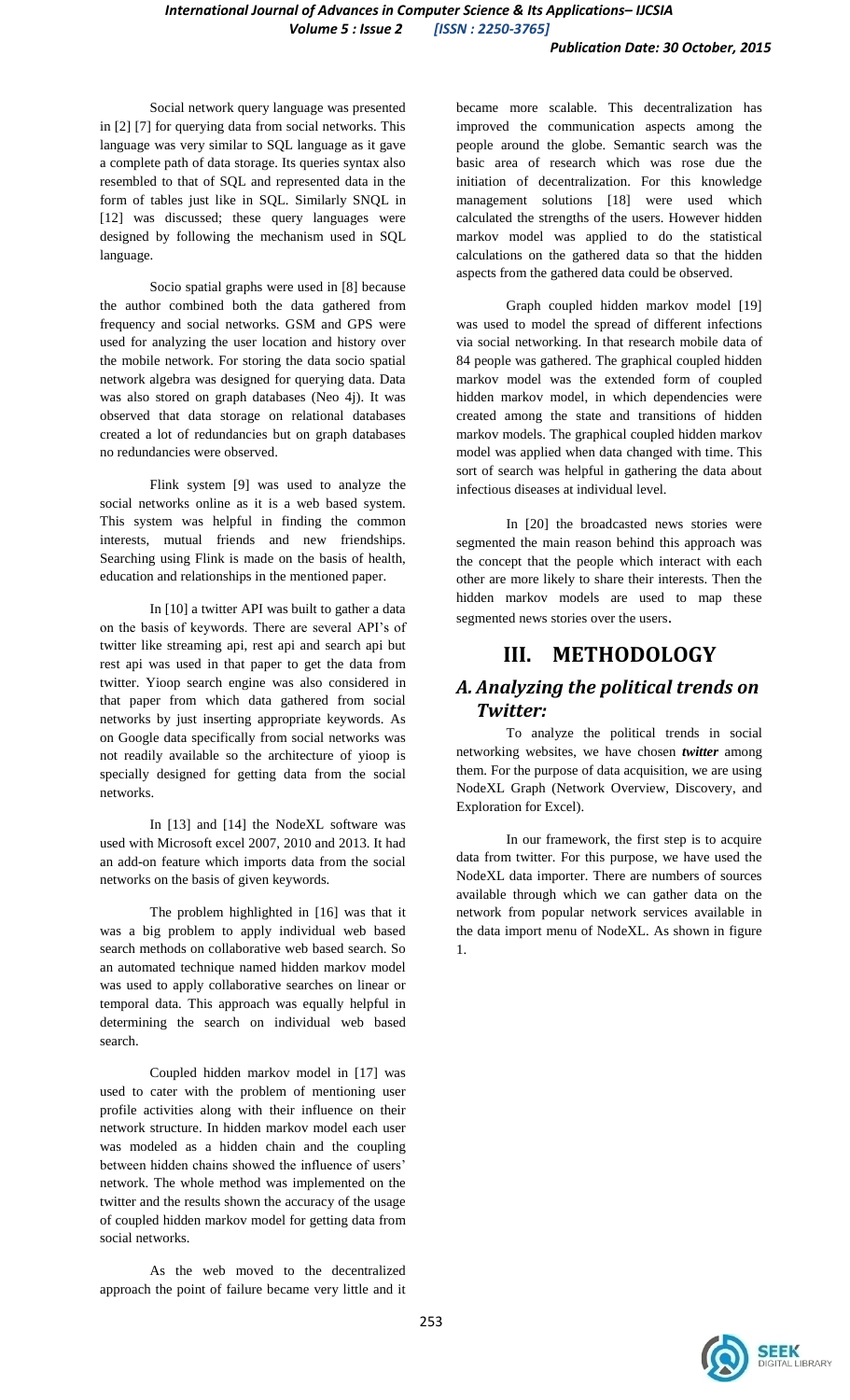

**Fig. 1 work flow of extracting tweets.**

We can search the twitter data on the basis of two networks:

- **i) From twitter user's network:** Which imports twitter data on the basis of user's followings.
- **ii) From twitter search network:** Which imports twitter data on the basis of keywords, search terms which are involved in "tweets", "reply-to" and "mention" relationships.

We have selected the second option because the focus of our research is **keywords based search**. So, the second step is to specify keyword of search term which should be included in tweets or replies. This will add a vertex for each person who tweeted this search term or who was replies to or mentioned in those tweets. Search can be done for any string of characters which may also include operators like "OR". The limit of search tweets is up to 18,000 which can rarely be achieved because of age limit of twitter messages. We have specified the relationship/edge which is used to describe the connection between two twitter users formed by following, replying or mentioning one another. Moreover, another column is added to show the tweets of users which include the specified keyword(s).

After specifying the search criteria the next step is the authorization from twitter API to use user account to get the data by NodeXL, for this, the user will be directed to twitter authorization webpage. A PIN code will be shown which requires to be copied in NodeXL graph, after that access will be granted to this app to get the data. The NodeXL Search network starts its data collection by performing a query against twitter search service at http://search.twitter.com

| g'asct:<br><b>Nair</b><br>Gilbert Stor | EMAIL Sile: Sent<br>I loss<br><b>Global</b> | <b>U</b> GH<br><b>Black Robben, 17</b><br>Ether. | ı<br>Jacketter!<br>idatelliken *<br>to look<br>Silvan <sup>+</sup><br>tion # (any \$161m)<br><b>Page</b> | <b>Giner</b><br>Bladestiner:<br><b>STARS</b><br>Дüз<br><b>Boat Isuno</b><br><b>D</b> loss throws<br>tyles <b>U</b> list il Chiefshave<br>$0 =$ |  |
|----------------------------------------|---------------------------------------------|--------------------------------------------------|----------------------------------------------------------------------------------------------------------|------------------------------------------------------------------------------------------------------------------------------------------------|--|
| w                                      | <b>Inf</b>                                  |                                                  | Tuchum<br>m                                                                                              | <b>Inume</b><br>$\mathbf{m}$<br><b>Callerd</b>                                                                                                 |  |
| EEI                                    | ł<br>+H                                     |                                                  |                                                                                                          |                                                                                                                                                |  |
| x                                      | ∷                                           | ×<br>т                                           | 市<br>-- 3<br>p.                                                                                          |                                                                                                                                                |  |
|                                        |                                             | <b>Dhar Colleton</b><br>addition See             |                                                                                                          |                                                                                                                                                |  |
| ٠<br>nm i                              |                                             |                                                  |                                                                                                          | п<br>P <sub>ar</sub><br>Fint.                                                                                                                  |  |
| sondal                                 | 加加                                          | <b>Verdore</b>                                   | 436 TOB R WEE FOR MAILBOARD HOMES                                                                        | <b>UB TB Hall of a unit Commercial A</b>                                                                                                       |  |
| amstang                                | zintai                                      | <b>Meteor</b>                                    | 4.50 TSD 841 on privilical http://an/PoMJHr                                                              | 436.738 Insurance an information                                                                                                               |  |
| prostage                               | 請意                                          | Referin                                          | <b>439.739.8FT OF BFT/first from 1.03Pp50.9e</b>                                                         | ADRIVER TO LONGE UNITED FOR DE                                                                                                                 |  |
| <b>INFORMATELY</b> sedesman            |                                             | <b>Ventions</b>                                  | ET6726 (flyp) mail@yttamwtjt3 intyletos                                                                  | 4196709 Work Avite contributors and a                                                                                                          |  |
| <b>Environmental Traveller</b>         |                                             | Rederive                                         | 4216 T25( Phys. mia Ryelasmas of bin priuma)                                                             | USINE Hallyhave Memora (EA)                                                                                                                    |  |
| Estimal                                | mmitter                                     | Mediani                                          | 43613517 (Alcoholdstein flassen electronizerts PM)                                                       | 4115 708 Hockharten militärissä kehittä                                                                                                        |  |
| Santiegh                               | zaliseti                                    | <b>Jatel</b>                                     | 4,18725 pives skins skinnig.                                                                             | 4199.7095 Irtus United smith professionals into                                                                                                |  |
| III. dostgačitet                       | met                                         | Welcht                                           | L26.73 F Abdust #T seigator/projotate ver                                                                | 4 THE TA Story Institute constitutions from their                                                                                              |  |
| II ex vexo di                          | 問題技                                         | Web                                              | 435792 Graft Liver-Stop Van Flieselt de autil                                                            | USING its Units in Win rec size 4                                                                                                              |  |
| Zer                                    | xbri                                        | <b>Sant</b>                                      | #267789 #Timustnenenes of ADs and solical profit 2                                                       | 42 N 7704 Mont-Turtier com Millerman (4/1/2)4                                                                                                  |  |
| II dong!                               | funding(0)                                  | <b>Ventions</b>                                  | 435/707 If (Easilytech dFail fritan Dramstacher)                                                         | USURE the Valle and Venezional 24                                                                                                              |  |
| II etagt                               | mediute                                     | <b>Meldons</b>                                   | 43573017 @istranoid: director/desetector                                                                 | 43% TBT may Variation Michael (1941) 84                                                                                                        |  |
| 21 ehargit                             | <b><i><u>Selberty</u></i></b>               | Mediat                                           | 438 TST IT Bleckmal Blahrhordmarebolter                                                                  | USI/IST that / whe an infarretion / DK                                                                                                         |  |
| 3 évept                                | Inviend                                     | <b>Ukritists</b>                                 | E3973717 Blockhout: Blairdia: Snansbolto                                                                 | 4/81/2007 chassing the condition of the auto                                                                                                   |  |
| ITAHUEL                                | hilytoton                                   | Vehlung                                          | 435772. (Innertitta, Inx department                                                                      | 4391731 Html/wite-cm/Hilves181 (West                                                                                                           |  |
| EVISI                                  | menitural:                                  | <b>Baylind for</b>                               | <b>CRITIS (Imprestry, Inc. diliproducers</b> )                                                           | 42N.7TELHtay (/putter.com/milwed.id.) (stop) 4                                                                                                 |  |
| EWIEL                                  | phila.                                      | Mediat                                           | CNUTE province or Mynterian                                                                              | 42M-TEL (Paul/artis-an/Al/Les) ES/Mas                                                                                                          |  |
| 3 system                               | pelbner                                     | <b>Selet</b>                                     | 4.16.1703 14th person flasheet call, PTI As forced blook to                                              | 41967011 Max / Willie cary Flow town (Max                                                                                                      |  |
| 1.646                                  | sald an                                     | Writing                                          | 439.1712 If (traid Ay Peter/II &m) At  Dodne K                                                           | ADS 712 You / with prohibited ray (46.4)                                                                                                       |  |
| <b>D'America</b>                       | inidad.                                     | <b>Witnes</b>                                    | 40 M TSS PAID yough of a waited go PT for Zillacut Tax                                                   | 40%703 http://artim.on/Athiesmay/64u/s                                                                                                         |  |
| Ilheimal                               | phy.                                        | Metters                                          | 439:TES PAIA project free transfit Elias Alle                                                            | 436703 http://sitte-pr/6/lasma/Mdo/                                                                                                            |  |
| Enverett.                              | manif11                                     | <b>Seat</b>                                      | 426725 lovemet tabs to by septime Rights. 426751 mps (hotel any Rimswell 1244)                           |                                                                                                                                                |  |
| # # P High, Vitto / Vill               |                                             | Diciated New<br><b>INVest</b>                    | Тн                                                                                                       |                                                                                                                                                |  |
| ius.                                   |                                             |                                                  |                                                                                                          | 23100                                                                                                                                          |  |

*Publication Date: 30 October, 2015*

 **Fig. 2 NodeXL displaying connections between Twitter Users who posted a tweet containing the search term**

As shown in the figure above, Data will be acquired showing the vertices which indicates the usernames, description about them, tweets, followers, followings, number of total tweets, tweets URLs, top domains in tweets, top hash tags in tweets, top words in tweets, top words in tweets and many other properties fields are available. Each "edge" between vertices represents different kind of relationships created through twitter. NodeXL creates four different types of Twitter edges from which it collects data: follows replies, mentions and tweet.

Next step is to analyze the gathered data on the basis of keyword based approach by applying text filter on tweets. For this, we have created a Macro to record/control the text filtering. To analyze the political trends in Pakistan we have considered two political parties e.g.: PTI and PML (N), To find out that which political party is more focused in conversations and interest of people. Different search criteria have been applied to filter tweets on the basis of given keywords "PTI" and "PML (N)". As shown in the figure below:

| Show rows where:<br>Teer.                                                              |         |                        |
|----------------------------------------------------------------------------------------|---------|------------------------|
| cortains:                                                                              | $-1988$ | F                      |
| Oard O.O.                                                                              |         |                        |
| daes not contain                                                                       | $-7$    | Ţ                      |
| Use ? to represent any single character<br>Use * to represent any series of characters |         | Canad<br>$\mathcal{X}$ |

**Fig. 2 Tweets filtration criteria using macros**

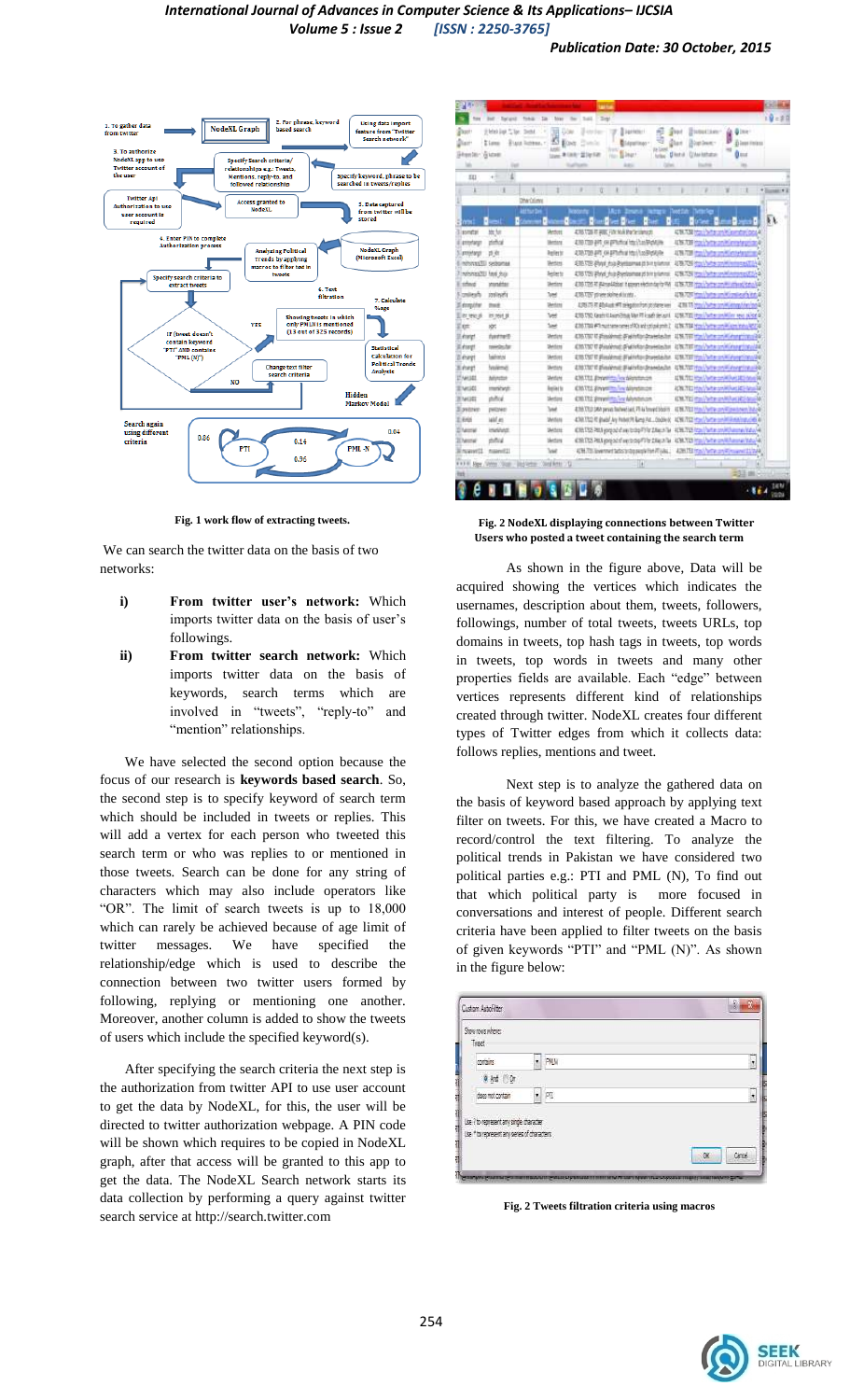

**Fig.3 extracted tweets containing the keyword "PML (N)" only.**

On the basis of records found, it has shown that out of 325 records (which were stored before in NodeXL); there are only 10 tweets in which people have shared their views about PML (N). As shown in fig.3.

 These results are helpful to analyze the top conversations on political parties on twitter and to explore the political trends. From these results, we can predict the future probability of tweets about both parties. As it is known that transition matrix:



According to the analysis:

PTI= 85.5%

PML-N= 4%

By dividing these values by 100, the values are converted into decimal point values. Now, the values are placed in the transition matrix the missing values which are showing the transitions in the trend can get by subtracting them from 1 as shown in expression 1;

Transition Matrix  $=$ 



On the basis of above mentioned matrix, the transitions which were hidden are known and a hidden markov model is designed on the basis of the values extracted from the matrix

In figure 4, it is shown that 86% of tweets are about PTI and there are 14 % chances that the people can involve in tweets related to PMLN. 4% tweets are about PMLN and there are 96% chances of moving to PTI.



**Fig. 4 hidden markov model**

### **IV. RESULTS**

For the extraction of tweets to know the political trends on twitter, 325 tweets were gathered on the basis of keywords e.g.: PTI, PMLN. We have analyzed that 4% of people have conversation involving PML (N) only and 85.5% of people have conversation involving PTI only.

#### **V. CONCLUSION**

In this paper, we have discussed keyword based approach to analyze the political trends on twitter. For this, NodeXL was used among other available tools and API's because it provides an opportunity to both novice and experts to analyze the trends on social networking websites more easily. As it requires less effort for the configuration and preparation to collect data from twitter. Moreover with the use of simple Macros, we can control the text filtering to extract tweets which involves the required keywords.

### **VI. REFERENCES:**

- [1] Jeffrey Heer and danahboyd (2005). "Vizster: [Visualizing Online Social Networks."](http://www.danah.org/papers/InfoViz2005.pdf) *IEEE Symposium on Information Visualization (InfoVis 2005)*. Minneapolis, Minnesota, October 23-25.
- [2] Sara Cohen, LiorEbel and Benny Kimelfeld. A Social Network Database that Learns How to Answer Queries.
- [3] Ralf Schenkel, Tom Crecelius, MounaKacimi, Sebastian Michel, Thomas Neumann, Josiane Xavier Parreira, Gerhard Weikum. Efficient Topk Querying over Social-Tagging Networks. ACM. July 20–24, 2008.
- [4] Stefan Stieglitz and Linh Dang-Xuan. Social media and political communication: a social media analytics framework. 25-August-2012. Springer.
- [5] Parag, Singla.Matthew, Richardson. Yes, there is a Correlation - From Social Networks to Personal Behavior on the Web. WWW-08 (pp. 1 - 7).
- [6] Henry Kautz, Bart Selman, and Mehul Shah (1997).
- [ReferralWeb: Combining Social Networks](http://www.cs.rochester.edu/u/kautz/papers/refwebCACM.ps) & [Collaborative Filtering.](http://www.cs.rochester.edu/u/kautz/papers/refwebCACM.ps) *Communications of the ACM*, 30 (3) 1997, volume 40, pp. 27-36.